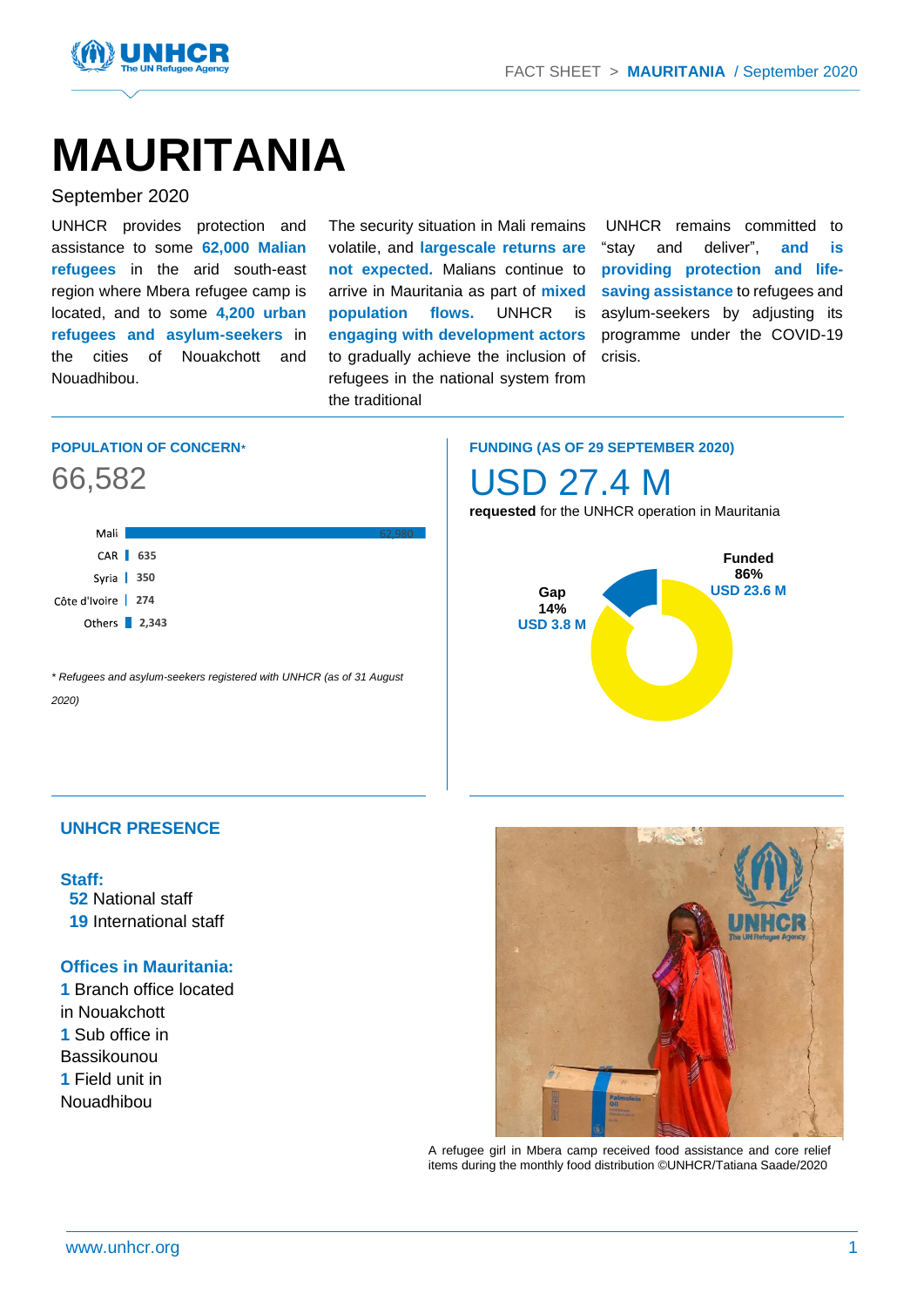

### Working with Partners

- At the request of the Government of Mauritania, UNHCR coordinates the humanitarian response for the **Malian refugees in close collaboration with the Ministry of Interior and Decentralization, other line ministries and local authorities**.
- **UNHCR is a member of the 2018-2022 United Nations Sustainable Development Partnership Framework (CPDD)**, jointly signed with the Government, representatives of other United Nations agencies and international NGOs, which integrates humanitarian and development interventions. UNHCR participates in the United Nations Country Team, while national NGOs are also indispensable partners of UNHCR for the implementation of projects.

## ${\sf COVID{\text{-}}19}$  in Mauritania $^1$

- Under the leadership of the UN Resident Coordinator and together with the UN sister agencies, **UNHCR supports the National Response Plan for the fight against COVID-19**. In the Hodh Chargui region, where Mbera camp is located, UNHCR is coordinating the interventions by humanitarian partners, in close coordination with the local authorities, based on the Refugee Coordination Model.
- The majority of refugees and asylum-seekers in Mauritania—who were already vulnerable prior to the outbreak of COVID-19—have been heavily impacted by the measures taken to stem the spread of the virus and many lost their sources of income. Since the start of the pandemic, UNHCR Mauritania through its offices adapted and enhanced its communication with refugees and asylum-seekers via various channels (phone, e-mail, social media, messaging applications) in an effort to support them as best as possible.

**From 8 to 9 July, UNHCR conducted a sampling survey on socio-economic and protection impacts of COVID-19 on refugees in Mbera camp, in partnership with its camp management partner, LWF.** Ten trained refugee surveyors visited 102 household (0.8% of the total household in the camp) and asked questions regarding food, health, WASH, livelihoods, education and connectivity, and SGBV/Child protection. The study found that while 100% of the respondents were aware of COVID-19 and appropriate preventive measures, 62% could not afford hygiene items. The study confirmed a strong need for the continuation of the general food distribution as 75% stated that their economic situation was negatively impacted by COVID-19, and that 83 % had to spend their savings to cope during the past 30 days. The summary of the results are available [here.](https://data2.unhcr.org/en/documents/details/77947)

## Main Activities

#### **Protection**

- **In Mbera camp, UNHCR maintains and updates a refugee biometric registration database, provides tailored assistance to people with specific needs through home visits, psychosocial counselling, and support for people with disabilities.** UNHCR carries out awareness-raising activities, training and response to gender-based violence, as well as child protection. Malian refugees registered in Mbera are recognized as *prima facie* refugees. The authorities also register refugees in the State biometric database. Furthermore, Mauritania has started issuing birth certificates to refugee children born in the country and ID cards to all Malian refugees in Mbera camp. In 2019, in coordination with the government, UNHCR launched registration for Malian refugees residing outside Mbera camp, in the region of Bassikounou.
- **In urban areas, UNHCR carries out registration of asylum-seekers and refugee status determination (RSD) within a context of mixed population movements.** Since June 2019, the out-of-camp registration of Malian refugees was extended to Nouakchott, and since August 2020 in Nouadhibou. UNHCR organizes refugee protection trainings for government officials, including police and military officers, and is advocating for the adoption of a national asylum law.
- Reinforcement of **communication with communities** to prevent the propagation of the COVID-19 has been a key priority. Trained refugee community mobilisers were among the first to start building networks for awareness raising

*<sup>1</sup> For more details, please visit: UNHCR Mauritania (September 2020[\) COVID-19 Mise à jour sur les interventions du HCR en Mauritanie](https://data2.unhcr.org/en/documents/details/78561)*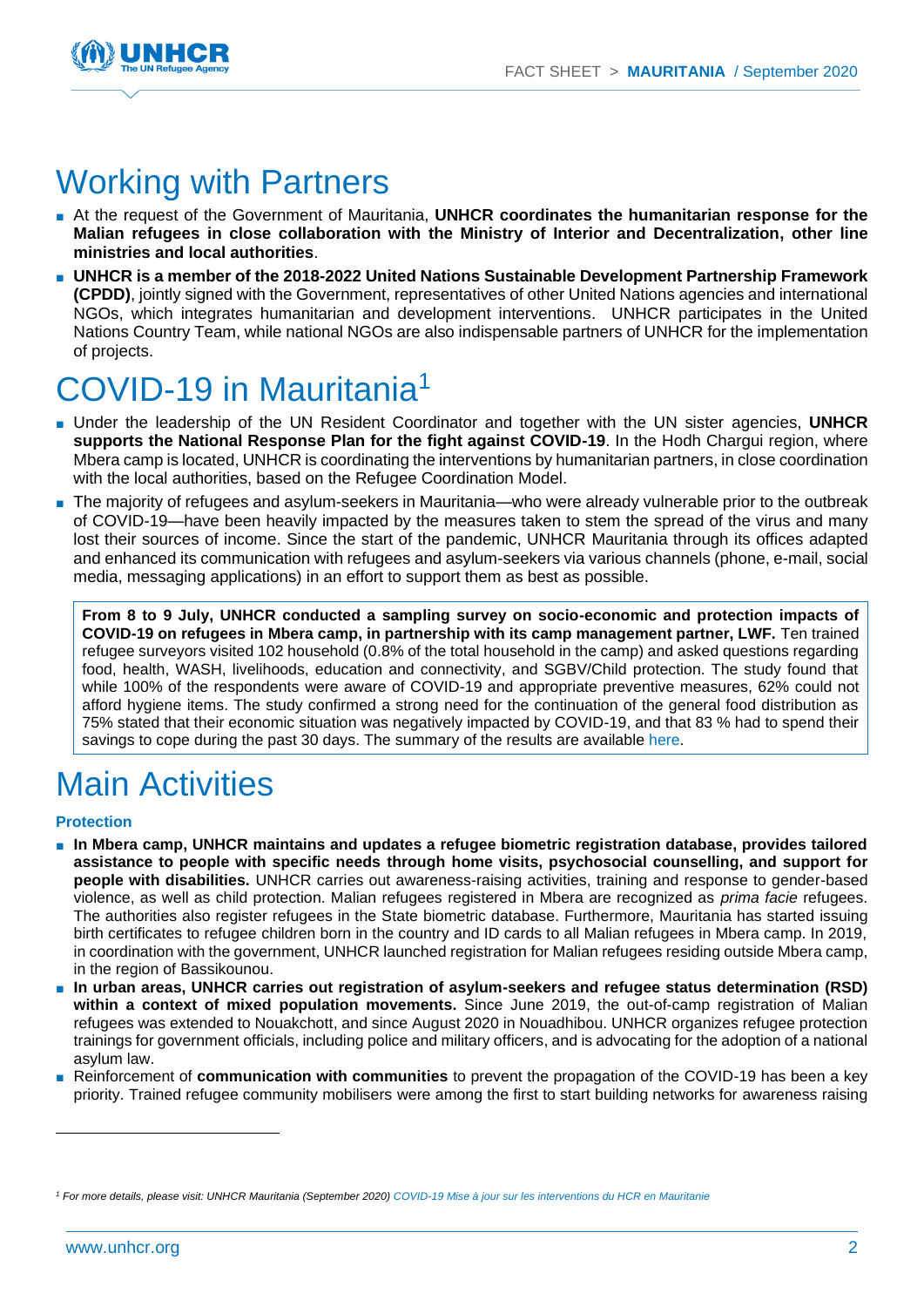

on preventive measures including social distancing and hand washing both in Mbera camp and host communities, urban areas, and key border points. In collaboration with partners and local authorities, UNHCR distributed more than 15,000 awareness-raising posters and leaflets in the Hodh Chargui region.

#### **Cash Based Intervention**

■ **In 2020, in line with the UNHCR Global Policy, UNHCR Mauritania continues reinforcing its cash-based intervention both in Mbera and urban areas.** Some 653 refugees in April and 698 refugees in July in Mbera camp and 130 refugees in urban areas with specific needs have received cash assistance to satisfy part of their basic needs. CBI plays an important role in the fight against COVID-19. Around 2,500 refugees in urban areas received cash for social protection to mitigate the immediate shock from job loss, while 599 refugee families received cash for shelter so that social distance is ensured. Further, in line with the Refugee Coordination Model (RCM), UNHCR facilitated and coordinated cash distribution by other agencies including WFP and LWF.

#### **Education**

- **In Mbera camp**, there are some 20,000 children of school age. **UNHCR supports primary education with the payment of stipends for school staff, the maintenance of school infrastructure and awareness-raising activities to promote education for all**. UNHCR also offers literacy and numeracy classes for approximately 200 adults.
- **In urban areas, UNHCR supports access to primary and secondary education for more than 500 refugee children through** 'cash for education'. In addition, the DAFI scholarship provided by the governments of Germany and Denmark enables more than 100 refugee students to pursue tertiary education.
- **To minimize the impact on refugee children from the prolonged school closure, UNHCR has been leading the action plan for distance learning in Mbera camp in coordination with local authorities and partners.** Among the methodologies tested in the camp, teaching in small group, broadcast through local radio and WhatsApp have been particularly effective given the connectivity issue in the camp. The methodologies tested and established in the camp have been recognised as a successful model and is being replicated by seven other departments across Mauritania. A discussion with the local authorities for capacity development of teachers in the camp is ongoing as a post-COVID intervention, as 75 per cent do not hold official certificates for teaching.

#### **Health**

- Since 1 August, the national health programme (Inaya) has been extended to Hodh Chargui region with the **support of the World Bank.** The deployment of Inaya enabled Mbera camp to be covered by the national health system as per the relevant pledge of Mauritania during the Global Refugee Forum (GRF). Based on the road map for the transition period developed with the government, UNHCR will continue ensuring the free primary health care in the camp until the end of the year for all refugees.
- **In urban areas, UNHCR facilitates access to the primary national healthcare system for all refugees and vulnerable asylum-seekers**, as well as secondary, tertiary and emergency healthcare as needed.
- **In line with its commitment during the Global Refugee Forum, the Government of Mauritania has consistently included refugees in its preparedness and response for the COVID-19.** At the request by the Government, UNHCR has delivered eight Refugee Housing Units to be used as confinement units, six to the main points of entry for refugees from Mali (Doueinkara-Fassala, Adel Bagrou and Gogui/ Kobeni) and two to the health centers in Bassikounou. This is in addition to around fifty shelters for quarantine delivered at Doueinkara-Fassala. In April, UNHCR made available two ambulances at Bassikounou and Nema for COVID-19 interventions. At the request of the local authority, 173 samples of suspected cases have been transported from the Hodh Chargui region to Nouakchott for testing. Further, at the request of the governor of Hodh Echargui, UNHCR together with the NGO Alima and WHO, trained thirty-two youth volunteers to reinforce the community health surveillance system.
- **To complement the COVID response, UNHCR donated anti-malaria medical supplies to the regional health authorities of the Hodh Chargui through its health partner ALIMA**; these supplies will cover the needs of the entire wilaya, which is hosting refugees, as the rainy season begins

#### **Food Security and Nutrition**

■ **In Mbera camp, UNHCR facilitates monthly food and cash distributions provided by the World Food Programme (WFP).** Due to limited financial resources, as well as in view of the future inclusion of refugees into national social safety nets, an exercise to identify refugees who can be gradually weaned off food assistance was taking place since 2019. As a result, 2,623 out of close to 13,000 households have been deprioritized. However, due to the negative economic impact induced by the closure of the weekly market in the camp, price escalation and general economic slowdown, food assistance for the less vulnerable groups who had not received any assistance for the past several months was provided exceptionally to mitigate shocks and protect the refugees from resorting to negative coping mechanisms. Necessary measures to prevent the transmission of COVID-19, especially social distancing, handwashing, and temperature measuring, were mandatory as usual before entry to the distribution